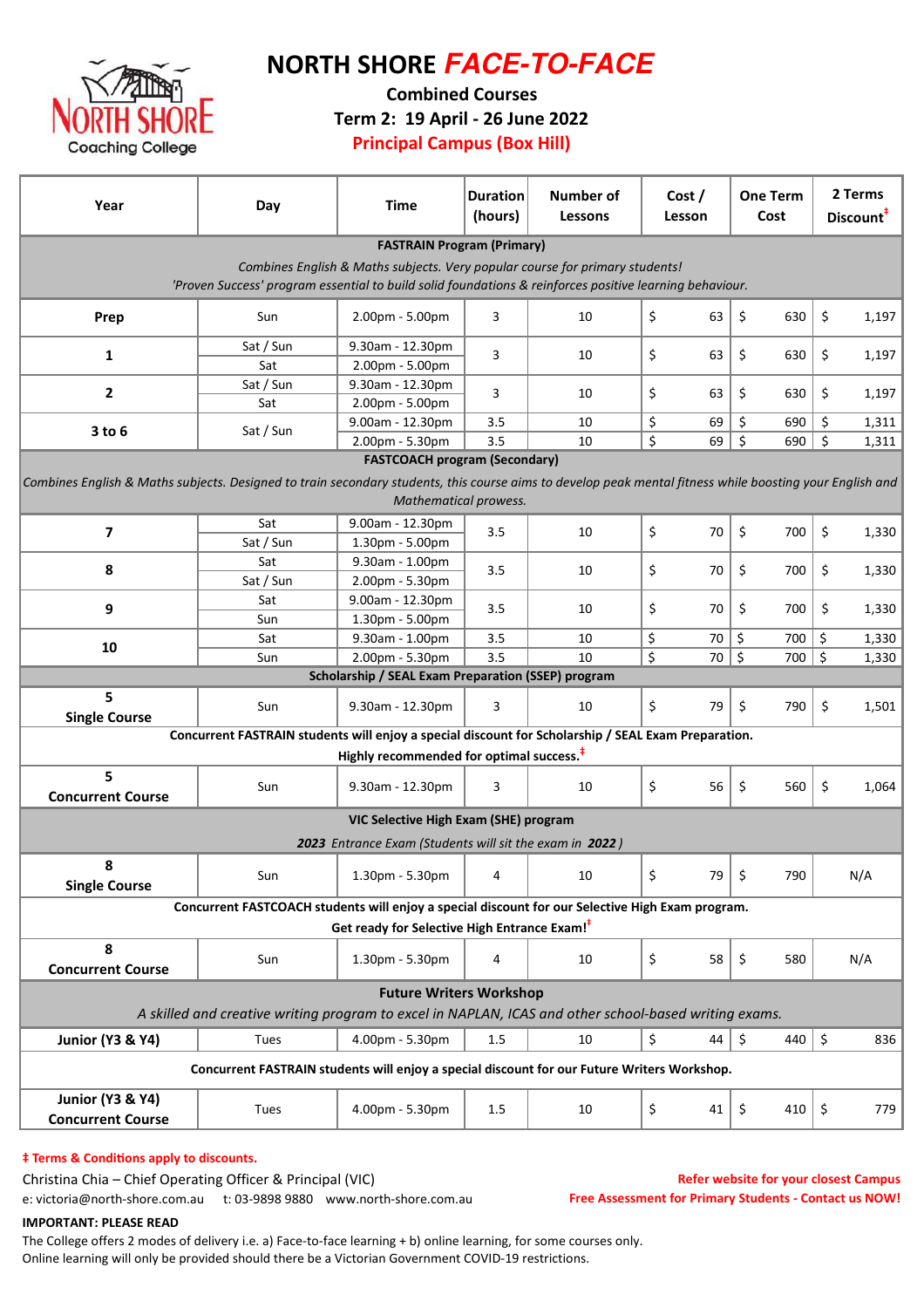

# NORTH SHORE **FACE-TO-FACE**

### Single Subjects Term 2: 19 April - 26 June 2022 Principal Campus (Box Hill)

| Year                            | Subject                                                                                                                                                                                                                                                                                                                                                                                                                                                                                                                                                                                                                                                                                                                                                                                                                                                                                                                                                                                                                                                                                                                                                                                                                                                                                                                                                                                                                                                                                                                                                                      | Day             | <b>Time</b>       | <b>Number</b><br><b>Duration</b><br>of<br>(Hours)<br>Lessons                                                                                                                                                                                                                                                      |  | Cost /<br>Lesson | <b>One Term</b><br>Cost | 2 Terms<br>Discount <sup>#</sup>                                                                       |  |
|---------------------------------|------------------------------------------------------------------------------------------------------------------------------------------------------------------------------------------------------------------------------------------------------------------------------------------------------------------------------------------------------------------------------------------------------------------------------------------------------------------------------------------------------------------------------------------------------------------------------------------------------------------------------------------------------------------------------------------------------------------------------------------------------------------------------------------------------------------------------------------------------------------------------------------------------------------------------------------------------------------------------------------------------------------------------------------------------------------------------------------------------------------------------------------------------------------------------------------------------------------------------------------------------------------------------------------------------------------------------------------------------------------------------------------------------------------------------------------------------------------------------------------------------------------------------------------------------------------------------|-----------------|-------------------|-------------------------------------------------------------------------------------------------------------------------------------------------------------------------------------------------------------------------------------------------------------------------------------------------------------------|--|------------------|-------------------------|--------------------------------------------------------------------------------------------------------|--|
| <b>Primary (Prep to Year 6)</b> |                                                                                                                                                                                                                                                                                                                                                                                                                                                                                                                                                                                                                                                                                                                                                                                                                                                                                                                                                                                                                                                                                                                                                                                                                                                                                                                                                                                                                                                                                                                                                                              |                 |                   |                                                                                                                                                                                                                                                                                                                   |  |                  |                         |                                                                                                        |  |
| Prep                            | <b>English</b>                                                                                                                                                                                                                                                                                                                                                                                                                                                                                                                                                                                                                                                                                                                                                                                                                                                                                                                                                                                                                                                                                                                                                                                                                                                                                                                                                                                                                                                                                                                                                               | Sun             | 3.30pm - 5.00pm   |                                                                                                                                                                                                                                                                                                                   |  |                  | \$<br>490               | $\zeta$<br>931                                                                                         |  |
|                                 | <b>Maths / General Ability</b>                                                                                                                                                                                                                                                                                                                                                                                                                                                                                                                                                                                                                                                                                                                                                                                                                                                                                                                                                                                                                                                                                                                                                                                                                                                                                                                                                                                                                                                                                                                                               | Sun             | 2.00pm - 3.30pm   |                                                                                                                                                                                                                                                                                                                   |  |                  |                         |                                                                                                        |  |
|                                 |                                                                                                                                                                                                                                                                                                                                                                                                                                                                                                                                                                                                                                                                                                                                                                                                                                                                                                                                                                                                                                                                                                                                                                                                                                                                                                                                                                                                                                                                                                                                                                              | Sat / Sun       | 9.30am - 11.00am  |                                                                                                                                                                                                                                                                                                                   |  |                  |                         |                                                                                                        |  |
| $\mathbf{1}$                    |                                                                                                                                                                                                                                                                                                                                                                                                                                                                                                                                                                                                                                                                                                                                                                                                                                                                                                                                                                                                                                                                                                                                                                                                                                                                                                                                                                                                                                                                                                                                                                              | Sat             | 3.30pm - 5.00pm   |                                                                                                                                                                                                                                                                                                                   |  |                  |                         | 931                                                                                                    |  |
|                                 |                                                                                                                                                                                                                                                                                                                                                                                                                                                                                                                                                                                                                                                                                                                                                                                                                                                                                                                                                                                                                                                                                                                                                                                                                                                                                                                                                                                                                                                                                                                                                                              | Sat / Sun       | 11.00am - 12.30pm |                                                                                                                                                                                                                                                                                                                   |  |                  |                         |                                                                                                        |  |
|                                 |                                                                                                                                                                                                                                                                                                                                                                                                                                                                                                                                                                                                                                                                                                                                                                                                                                                                                                                                                                                                                                                                                                                                                                                                                                                                                                                                                                                                                                                                                                                                                                              | Sat             | 2.00pm - 3.30pm   | \$<br>\$<br>\$<br>490<br>1.5<br>10<br>49<br>\$<br>\$<br>\$<br>490<br>931<br>1.5<br>10<br>49<br>\$<br>\$<br>\$<br>550<br>$\overline{2}$<br>55<br>1,045<br>10<br>\$<br>\$<br>\$<br>51<br>1.5<br>10<br>510<br>\$<br>\$<br>1.5<br>51<br>510<br>\$<br>969<br>10<br>\$<br>\$<br>\$<br>$\overline{2}$<br>10<br>56<br>560 |  |                  |                         |                                                                                                        |  |
|                                 | \$<br>1.5<br>10<br>49<br><b>English</b><br><b>Maths / General Ability</b><br>Sat / Sun<br>9.30am - 11.00am<br><b>English</b><br>Sat<br>3.30pm - 5.00pm<br>Sat / Sun<br>11.00am - 12.30pm<br><b>Maths / General Ability</b><br>Sat<br>2.00pm - 3.30pm<br>9.00am - 11.00am<br><b>English</b><br>Sat / Sun<br>3.30pm - 5.30pm<br>11.00am - 12.30pm<br><b>Maths / General Ability</b><br>Sat / Sun<br>2.00pm - 3.30pm<br>Secondary (Year 7 to 10)<br>Sat<br>11.00am - 12.30pm<br><b>English</b><br>Sat / Sun<br>3.30pm - 5.00pm<br>9.00am - 11.00am<br>Sat<br>Maths / Science<br>Sat / Sun<br>1.30pm - 3.30pm<br>Includes bonus material - Selective High Trial Exams for English & Maths!<br>Sat<br>9.30am - 11.00am<br>\$<br>51<br><b>English</b><br>1.5<br>10<br>Sat / Sun<br>2.00pm - 3.30pm<br>Sat<br>11.00am - 1.00pm<br>\$<br>$\overline{2}$<br>Maths / Science<br>10<br>56<br>Sat / Sun<br>3.30pm - 5.30pm<br>Includes bonus material - Selective High Trial Exams for English & Maths!<br>Sat<br>11.00am - 12.30pm<br>\$<br>51<br><b>English</b><br>1.5<br>10<br>3.30pm - 5.00pm<br>Sun<br>9.00am - 11.00am<br>Sat<br>\$<br>$\overline{2}$<br>56<br>Maths<br>10<br>Sun<br>1.30pm - 3.30pm<br>Sat<br>9.30am - 11.00am<br>\$<br>51<br><b>English</b><br>10<br>1.5<br>Sun<br>2.00pm - 3.30pm<br>Sat<br>11.00am - 1.00pm<br>\$<br><b>Maths</b><br>$\overline{2}$<br>10<br>3.30pm - 5.30pm<br>Sun<br><b>VCE Success Series courses</b><br><b>Mathematical Methods</b><br>9.00am - 11.00am<br>Sun<br>Chemistry<br>Sun<br>11.00am - 1.00pm<br>\$<br>$\overline{2}$<br>56<br>10 |                 |                   |                                                                                                                                                                                                                                                                                                                   |  |                  |                         |                                                                                                        |  |
| $\mathbf{2}$                    |                                                                                                                                                                                                                                                                                                                                                                                                                                                                                                                                                                                                                                                                                                                                                                                                                                                                                                                                                                                                                                                                                                                                                                                                                                                                                                                                                                                                                                                                                                                                                                              |                 |                   |                                                                                                                                                                                                                                                                                                                   |  |                  |                         |                                                                                                        |  |
|                                 |                                                                                                                                                                                                                                                                                                                                                                                                                                                                                                                                                                                                                                                                                                                                                                                                                                                                                                                                                                                                                                                                                                                                                                                                                                                                                                                                                                                                                                                                                                                                                                              |                 |                   |                                                                                                                                                                                                                                                                                                                   |  |                  |                         |                                                                                                        |  |
|                                 |                                                                                                                                                                                                                                                                                                                                                                                                                                                                                                                                                                                                                                                                                                                                                                                                                                                                                                                                                                                                                                                                                                                                                                                                                                                                                                                                                                                                                                                                                                                                                                              |                 |                   |                                                                                                                                                                                                                                                                                                                   |  |                  |                         |                                                                                                        |  |
|                                 |                                                                                                                                                                                                                                                                                                                                                                                                                                                                                                                                                                                                                                                                                                                                                                                                                                                                                                                                                                                                                                                                                                                                                                                                                                                                                                                                                                                                                                                                                                                                                                              |                 |                   |                                                                                                                                                                                                                                                                                                                   |  |                  |                         |                                                                                                        |  |
|                                 |                                                                                                                                                                                                                                                                                                                                                                                                                                                                                                                                                                                                                                                                                                                                                                                                                                                                                                                                                                                                                                                                                                                                                                                                                                                                                                                                                                                                                                                                                                                                                                              |                 |                   |                                                                                                                                                                                                                                                                                                                   |  |                  |                         |                                                                                                        |  |
| $3$ to $6$                      |                                                                                                                                                                                                                                                                                                                                                                                                                                                                                                                                                                                                                                                                                                                                                                                                                                                                                                                                                                                                                                                                                                                                                                                                                                                                                                                                                                                                                                                                                                                                                                              |                 |                   |                                                                                                                                                                                                                                                                                                                   |  |                  |                         |                                                                                                        |  |
|                                 |                                                                                                                                                                                                                                                                                                                                                                                                                                                                                                                                                                                                                                                                                                                                                                                                                                                                                                                                                                                                                                                                                                                                                                                                                                                                                                                                                                                                                                                                                                                                                                              |                 |                   |                                                                                                                                                                                                                                                                                                                   |  |                  |                         | 969                                                                                                    |  |
|                                 |                                                                                                                                                                                                                                                                                                                                                                                                                                                                                                                                                                                                                                                                                                                                                                                                                                                                                                                                                                                                                                                                                                                                                                                                                                                                                                                                                                                                                                                                                                                                                                              |                 |                   |                                                                                                                                                                                                                                                                                                                   |  |                  |                         |                                                                                                        |  |
|                                 |                                                                                                                                                                                                                                                                                                                                                                                                                                                                                                                                                                                                                                                                                                                                                                                                                                                                                                                                                                                                                                                                                                                                                                                                                                                                                                                                                                                                                                                                                                                                                                              |                 |                   |                                                                                                                                                                                                                                                                                                                   |  |                  |                         |                                                                                                        |  |
|                                 |                                                                                                                                                                                                                                                                                                                                                                                                                                                                                                                                                                                                                                                                                                                                                                                                                                                                                                                                                                                                                                                                                                                                                                                                                                                                                                                                                                                                                                                                                                                                                                              |                 |                   |                                                                                                                                                                                                                                                                                                                   |  |                  |                         |                                                                                                        |  |
| $\overline{\mathbf{z}}$         |                                                                                                                                                                                                                                                                                                                                                                                                                                                                                                                                                                                                                                                                                                                                                                                                                                                                                                                                                                                                                                                                                                                                                                                                                                                                                                                                                                                                                                                                                                                                                                              |                 |                   |                                                                                                                                                                                                                                                                                                                   |  |                  |                         |                                                                                                        |  |
|                                 |                                                                                                                                                                                                                                                                                                                                                                                                                                                                                                                                                                                                                                                                                                                                                                                                                                                                                                                                                                                                                                                                                                                                                                                                                                                                                                                                                                                                                                                                                                                                                                              |                 |                   |                                                                                                                                                                                                                                                                                                                   |  |                  |                         |                                                                                                        |  |
|                                 |                                                                                                                                                                                                                                                                                                                                                                                                                                                                                                                                                                                                                                                                                                                                                                                                                                                                                                                                                                                                                                                                                                                                                                                                                                                                                                                                                                                                                                                                                                                                                                              |                 |                   |                                                                                                                                                                                                                                                                                                                   |  |                  |                         |                                                                                                        |  |
|                                 |                                                                                                                                                                                                                                                                                                                                                                                                                                                                                                                                                                                                                                                                                                                                                                                                                                                                                                                                                                                                                                                                                                                                                                                                                                                                                                                                                                                                                                                                                                                                                                              |                 |                   |                                                                                                                                                                                                                                                                                                                   |  |                  | \$                      |                                                                                                        |  |
|                                 |                                                                                                                                                                                                                                                                                                                                                                                                                                                                                                                                                                                                                                                                                                                                                                                                                                                                                                                                                                                                                                                                                                                                                                                                                                                                                                                                                                                                                                                                                                                                                                              |                 |                   |                                                                                                                                                                                                                                                                                                                   |  |                  |                         |                                                                                                        |  |
| 8                               |                                                                                                                                                                                                                                                                                                                                                                                                                                                                                                                                                                                                                                                                                                                                                                                                                                                                                                                                                                                                                                                                                                                                                                                                                                                                                                                                                                                                                                                                                                                                                                              |                 |                   |                                                                                                                                                                                                                                                                                                                   |  |                  | \$                      |                                                                                                        |  |
|                                 |                                                                                                                                                                                                                                                                                                                                                                                                                                                                                                                                                                                                                                                                                                                                                                                                                                                                                                                                                                                                                                                                                                                                                                                                                                                                                                                                                                                                                                                                                                                                                                              |                 |                   |                                                                                                                                                                                                                                                                                                                   |  |                  |                         |                                                                                                        |  |
|                                 |                                                                                                                                                                                                                                                                                                                                                                                                                                                                                                                                                                                                                                                                                                                                                                                                                                                                                                                                                                                                                                                                                                                                                                                                                                                                                                                                                                                                                                                                                                                                                                              |                 |                   |                                                                                                                                                                                                                                                                                                                   |  |                  |                         |                                                                                                        |  |
|                                 |                                                                                                                                                                                                                                                                                                                                                                                                                                                                                                                                                                                                                                                                                                                                                                                                                                                                                                                                                                                                                                                                                                                                                                                                                                                                                                                                                                                                                                                                                                                                                                              |                 |                   |                                                                                                                                                                                                                                                                                                                   |  |                  | \$                      |                                                                                                        |  |
| 9                               |                                                                                                                                                                                                                                                                                                                                                                                                                                                                                                                                                                                                                                                                                                                                                                                                                                                                                                                                                                                                                                                                                                                                                                                                                                                                                                                                                                                                                                                                                                                                                                              |                 |                   |                                                                                                                                                                                                                                                                                                                   |  |                  |                         |                                                                                                        |  |
|                                 |                                                                                                                                                                                                                                                                                                                                                                                                                                                                                                                                                                                                                                                                                                                                                                                                                                                                                                                                                                                                                                                                                                                                                                                                                                                                                                                                                                                                                                                                                                                                                                              |                 |                   |                                                                                                                                                                                                                                                                                                                   |  |                  | \$<br>560               |                                                                                                        |  |
|                                 |                                                                                                                                                                                                                                                                                                                                                                                                                                                                                                                                                                                                                                                                                                                                                                                                                                                                                                                                                                                                                                                                                                                                                                                                                                                                                                                                                                                                                                                                                                                                                                              |                 |                   |                                                                                                                                                                                                                                                                                                                   |  |                  |                         | 1,064<br>\$<br>510<br>969<br>560<br>\$<br>1,064<br>\$<br>510<br>969<br>\$<br>1,064<br>\$<br>969<br>510 |  |
|                                 |                                                                                                                                                                                                                                                                                                                                                                                                                                                                                                                                                                                                                                                                                                                                                                                                                                                                                                                                                                                                                                                                                                                                                                                                                                                                                                                                                                                                                                                                                                                                                                              |                 |                   |                                                                                                                                                                                                                                                                                                                   |  |                  | \$                      |                                                                                                        |  |
| 10                              |                                                                                                                                                                                                                                                                                                                                                                                                                                                                                                                                                                                                                                                                                                                                                                                                                                                                                                                                                                                                                                                                                                                                                                                                                                                                                                                                                                                                                                                                                                                                                                              |                 |                   |                                                                                                                                                                                                                                                                                                                   |  |                  |                         |                                                                                                        |  |
|                                 |                                                                                                                                                                                                                                                                                                                                                                                                                                                                                                                                                                                                                                                                                                                                                                                                                                                                                                                                                                                                                                                                                                                                                                                                                                                                                                                                                                                                                                                                                                                                                                              |                 |                   |                                                                                                                                                                                                                                                                                                                   |  |                  |                         | \$<br>1,064                                                                                            |  |
|                                 |                                                                                                                                                                                                                                                                                                                                                                                                                                                                                                                                                                                                                                                                                                                                                                                                                                                                                                                                                                                                                                                                                                                                                                                                                                                                                                                                                                                                                                                                                                                                                                              | 56<br>\$<br>560 |                   |                                                                                                                                                                                                                                                                                                                   |  |                  |                         |                                                                                                        |  |
|                                 |                                                                                                                                                                                                                                                                                                                                                                                                                                                                                                                                                                                                                                                                                                                                                                                                                                                                                                                                                                                                                                                                                                                                                                                                                                                                                                                                                                                                                                                                                                                                                                              |                 |                   |                                                                                                                                                                                                                                                                                                                   |  |                  |                         |                                                                                                        |  |
| <b>Units 1 &amp; 2</b>          |                                                                                                                                                                                                                                                                                                                                                                                                                                                                                                                                                                                                                                                                                                                                                                                                                                                                                                                                                                                                                                                                                                                                                                                                                                                                                                                                                                                                                                                                                                                                                                              |                 |                   |                                                                                                                                                                                                                                                                                                                   |  |                  |                         |                                                                                                        |  |
|                                 |                                                                                                                                                                                                                                                                                                                                                                                                                                                                                                                                                                                                                                                                                                                                                                                                                                                                                                                                                                                                                                                                                                                                                                                                                                                                                                                                                                                                                                                                                                                                                                              |                 |                   |                                                                                                                                                                                                                                                                                                                   |  |                  | $\zeta$<br>560          | \$<br>1,064                                                                                            |  |
| <b>Units 3 &amp; 4</b>          | <b>Mathematical Methods</b>                                                                                                                                                                                                                                                                                                                                                                                                                                                                                                                                                                                                                                                                                                                                                                                                                                                                                                                                                                                                                                                                                                                                                                                                                                                                                                                                                                                                                                                                                                                                                  | Sun             | 11.00am - 1.00pm  |                                                                                                                                                                                                                                                                                                                   |  |                  |                         |                                                                                                        |  |
|                                 | Chemistry                                                                                                                                                                                                                                                                                                                                                                                                                                                                                                                                                                                                                                                                                                                                                                                                                                                                                                                                                                                                                                                                                                                                                                                                                                                                                                                                                                                                                                                                                                                                                                    | $Sun_$          | 9.00am - 11.00am  |                                                                                                                                                                                                                                                                                                                   |  |                  |                         |                                                                                                        |  |

### $‡$  Terms & Conditions apply to discounts.

Christina Chia – Chief Operating Officer & Principal (VIC)

e: victoria@north-shore.com.au t: 03-9898 9880 www.north-shore.com.au IMPORTANT: PLEASE READ

Refer website for your closest Campus Free Assessment for Primary Students - Contact us NOW!

The College offers 2 modes of delivery i.e. a) Face-to-face learning + b) online learning, for some courses only. Online learning will only be provided should there be a Victorian Government COVID-19 restrictions.